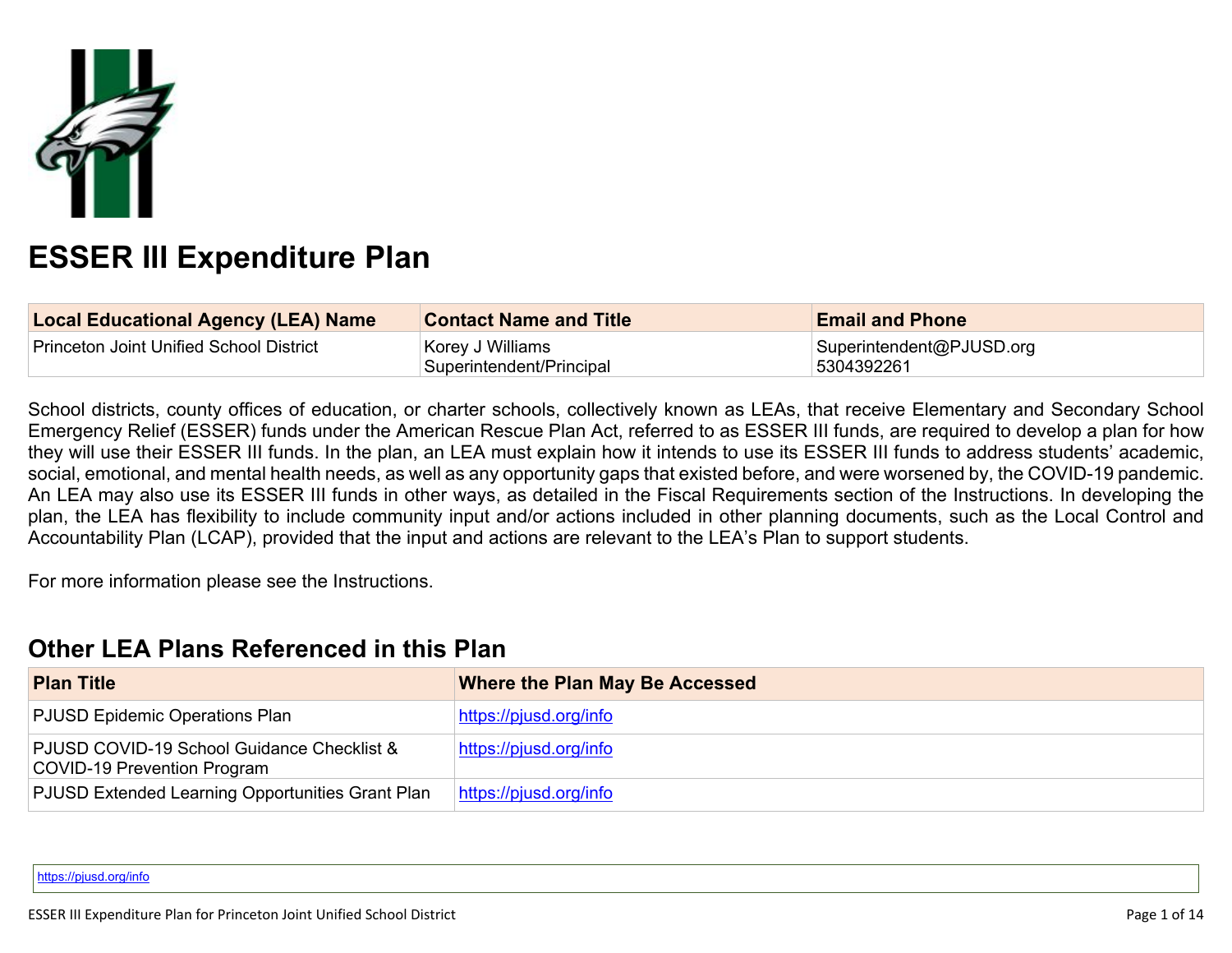# **Summary of Planned ESSER III [Expenditures](#page-8-1)**

Below is a summary of the ESSER III funds received by the LEA and how the LEA intends to expend these funds in support of students.

#### **Total ESSER III funds received by the LEA**

182139

| <b>Plan Section</b>                                                                      | <b>Total Planned ESSER III</b> |
|------------------------------------------------------------------------------------------|--------------------------------|
| Strategies for Continuous and Safe In-Person Learning                                    | 79642                          |
| Addressing Lost Instructional Time (a minimum of 20 percent of the LEAs ESSER III funds) | 102497                         |
| Use of Any Remaining Funds                                                               |                                |

#### **Total ESSER III funds included in this plan**

182139

## **Community [Engagement](#page-9-0)**

An LEA's decisions about how to use its ESSER III funds will directly impact the students, families, and the local community. The following is a description of how the LEA meaningfully consulted with its community members in determining the prevention and mitigation strategies, strategies to address the academic impact of lost instructional time, and any other strategies or activities to be implemented by the LEA. In developing the plan, the LEA has flexibility to include input received from community members during the development of other LEA Plans, such as the LCAP, provided that the input is relevant to the development of the LEA's ESSER III Expenditure Plan.

For specific requirements, including a list of the community members that an LEA is required to consult with, please see the Community Engagement section of the Instructions.

A description of the efforts made by the LEA to meaningfully consult with its required community members and the opportunities provided by the LEA for public input in the development of the plan.

PJUSD leadership began this process in the early months of 2021. Site Council, Board Meetings, labor negotiation meetings, staff meetings, direct mail, and social media were all used to to solicit input for new or expanding programs. We received input and eventually arrived at the plans that are in place now.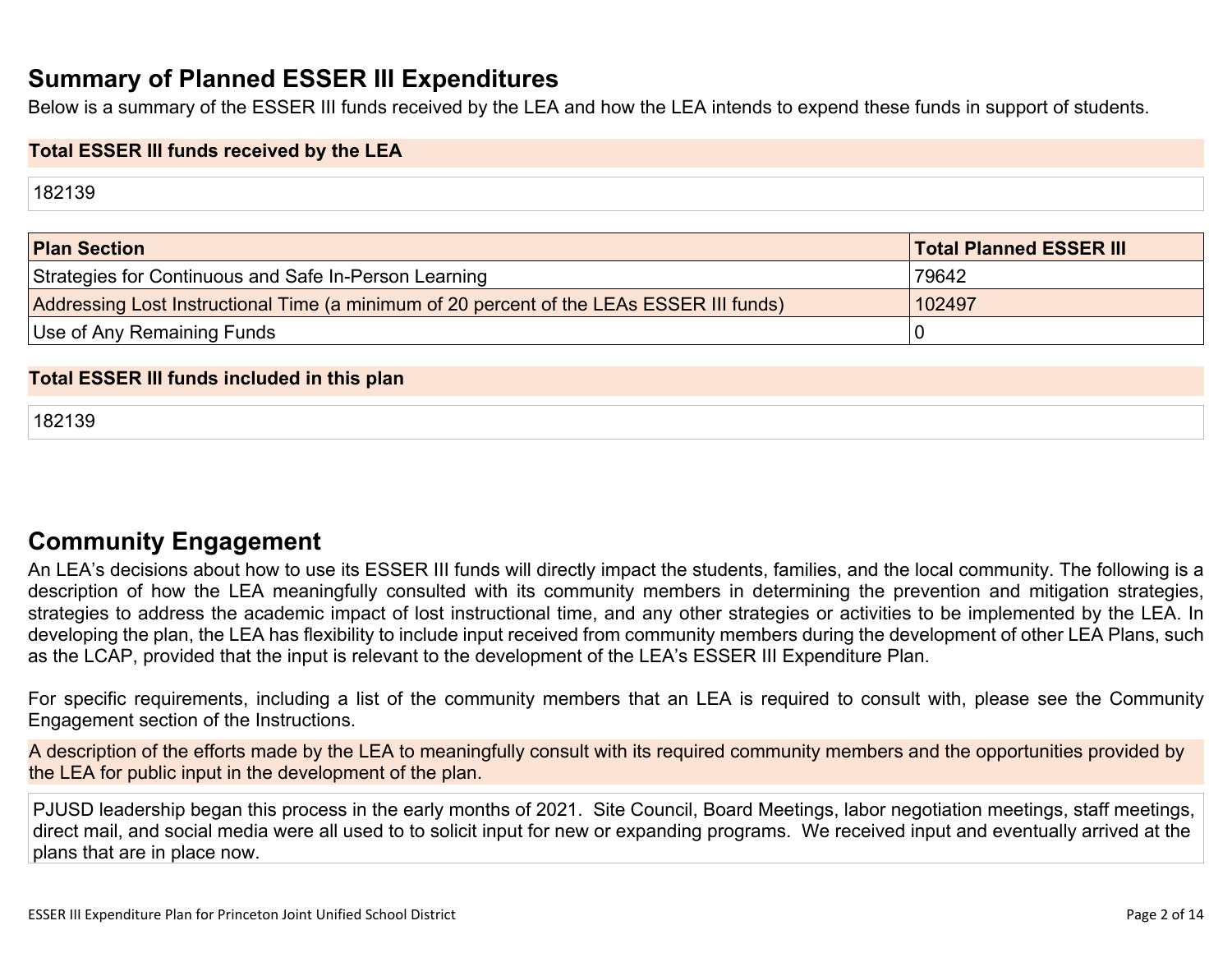A description of how the development of the plan was influenced by community input.

Stage 1: (Brainstorming) Community members were encouraged to provide any ideas or suggestions that would lead to improved learning, make up for lost time, or improve the social-emotional health of our students

Stage 2: (What do these ideas look like in practice) Community members were presented with the ideas that were consistent with the funding source and suggestions were made about how to weave the myriad of ideas into the existing school programs

Stage 3: (The Plan) Community members were presented with the best ideas and how they would be incorporated together to improve the programs we offer our students. Community members continued making suggestions which led to the final plan.

Note: a significant concern within our community regards duration. Our community preferred a longer term approach (several years). The decision was made to utilize funding to add instructional aides, improve transportation for after school programs and start/enhance after school programs. We have begun this work with State funds and will expend ESSER III funds to keep these new programs and services operating into 2022-2023 and 2023-2024 school years.

# **Actions and [Expenditures](#page-11-0) to Address Student Needs**

The following is the LEA's plan for using its ESSER III funds to meet students' academic, social, emotional, and mental health needs, as well as how the LEA will address the opportunity gaps that existed before, and were exacerbated by, the COVID-19 pandemic. In developing the plan, the LEA has the flexibility to include actions described in existing plans, including the LCAP and/or Expanded Learning Opportunity (ELO) Grant Plan, to the extent that the action(s) address the requirements of the ESSER III Expenditure Plan.

For specific requirements, please refer to the Actions and Expenditures to Address Student Needs section of the Instructions.

# **Strategies for [Continuous](#page-11-1) and Safe In-Person Learning**

A description of how the LEA will use funds to continuously and safely operate schools for in-person learning in a way that reduces or prevents the spread of the COVID-19 virus.

### **Total ESSER III funds being used to implement strategies for continuous and safe in-person learning**

79642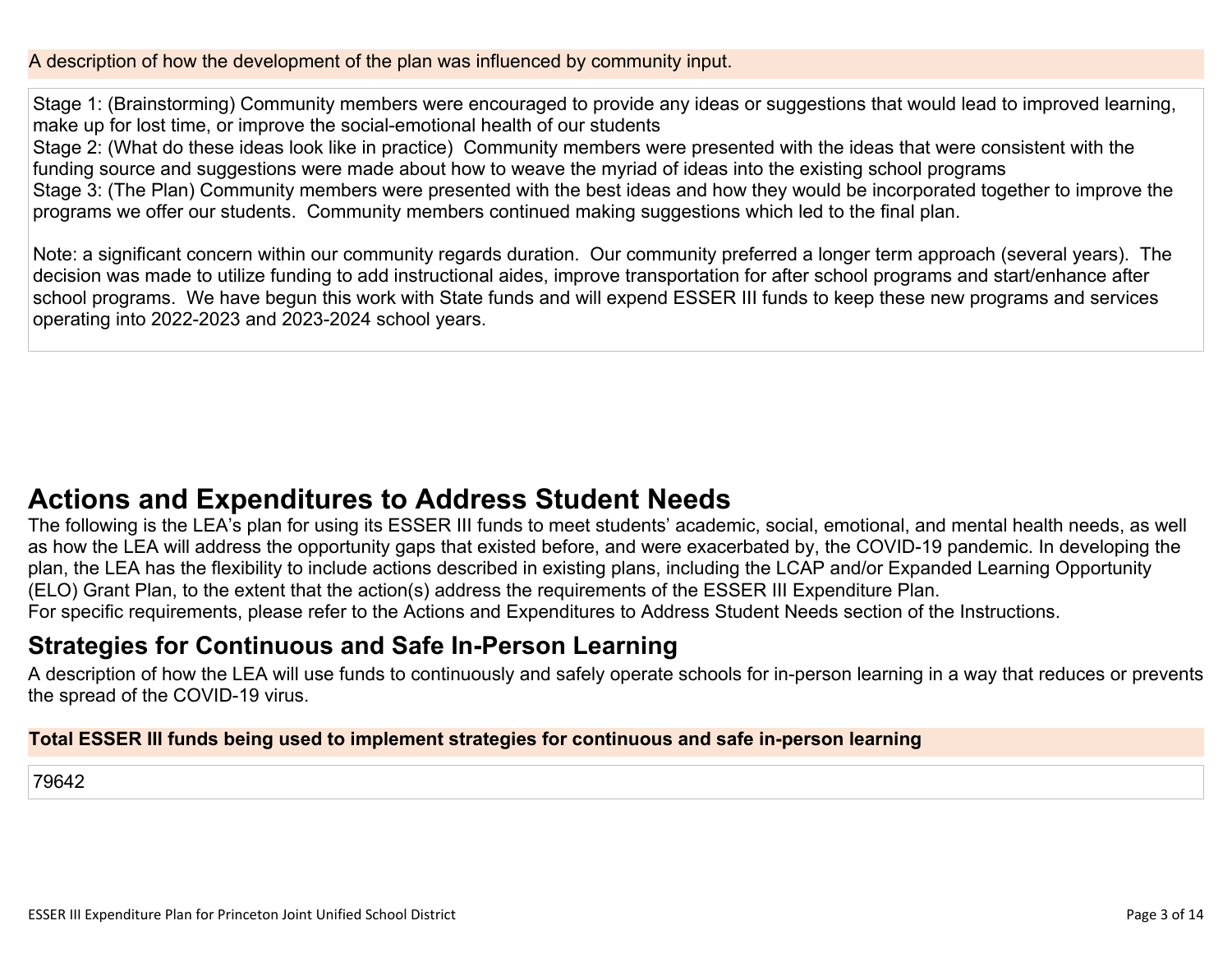| <b>Plan Alignment (if</b><br>applicable) | <b>Action Title</b>       | <b>Action Description</b>                                                                                                                                                | <b>Planned ESSER III</b><br><b>Funded Expenditures</b> |
|------------------------------------------|---------------------------|--------------------------------------------------------------------------------------------------------------------------------------------------------------------------|--------------------------------------------------------|
|                                          | Cohorting                 | Additional staff hours have been added to provide adequate<br>supervision for students while utilizing a cohort model for<br>recesses, lunch time and common area usage. | 28338                                                  |
|                                          | <b>Enhanced Custodial</b> | Additional staff hours have been added to complete<br>enhanced cleaning of student areas                                                                                 | 45704                                                  |
|                                          | <b>Supplies</b>           | The district is providing masks to anyone on campuses as<br>well as purchasing additional cleaning supplies.                                                             | 5600                                                   |

# **Addressing the Impact of Lost [Instructional](#page-12-0) Tim[e](#page-12-0)**

A description of how the LEA will use funds to address the academic impact of lost instructional time.

### **Total ESSER III funds being used to address the academic impact of lost instructional time**

| 102497                                   |                                                        |                                                                                                            |                                                        |
|------------------------------------------|--------------------------------------------------------|------------------------------------------------------------------------------------------------------------|--------------------------------------------------------|
| <b>Plan Alignment (if</b><br>applicable) | <b>Action Title</b>                                    | <b>Action Description</b>                                                                                  | <b>Planned ESSER III</b><br><b>Funded Expenditures</b> |
|                                          | <b>Enhanced SOAR</b>                                   | Additon of staff hours to elementary after school program<br>(SOAR)                                        | 7906                                                   |
|                                          | <b>After School Tutoring</b>                           | Creation of after school tutoring program at Jr/Sr high<br>school. Teacher and supervisor 3 days per week. | 15751                                                  |
|                                          | <b>Enhanced After School</b><br>Program Transportation | Addition of campus to home route at the end of the after<br>school offerings (6:00 pm daily)               | 35548                                                  |
|                                          | <b>Addition of Classroom Aides</b><br>at Elementary    | Addition of staff hours for classroom aides in elementary<br>classrooms                                    | 43292                                                  |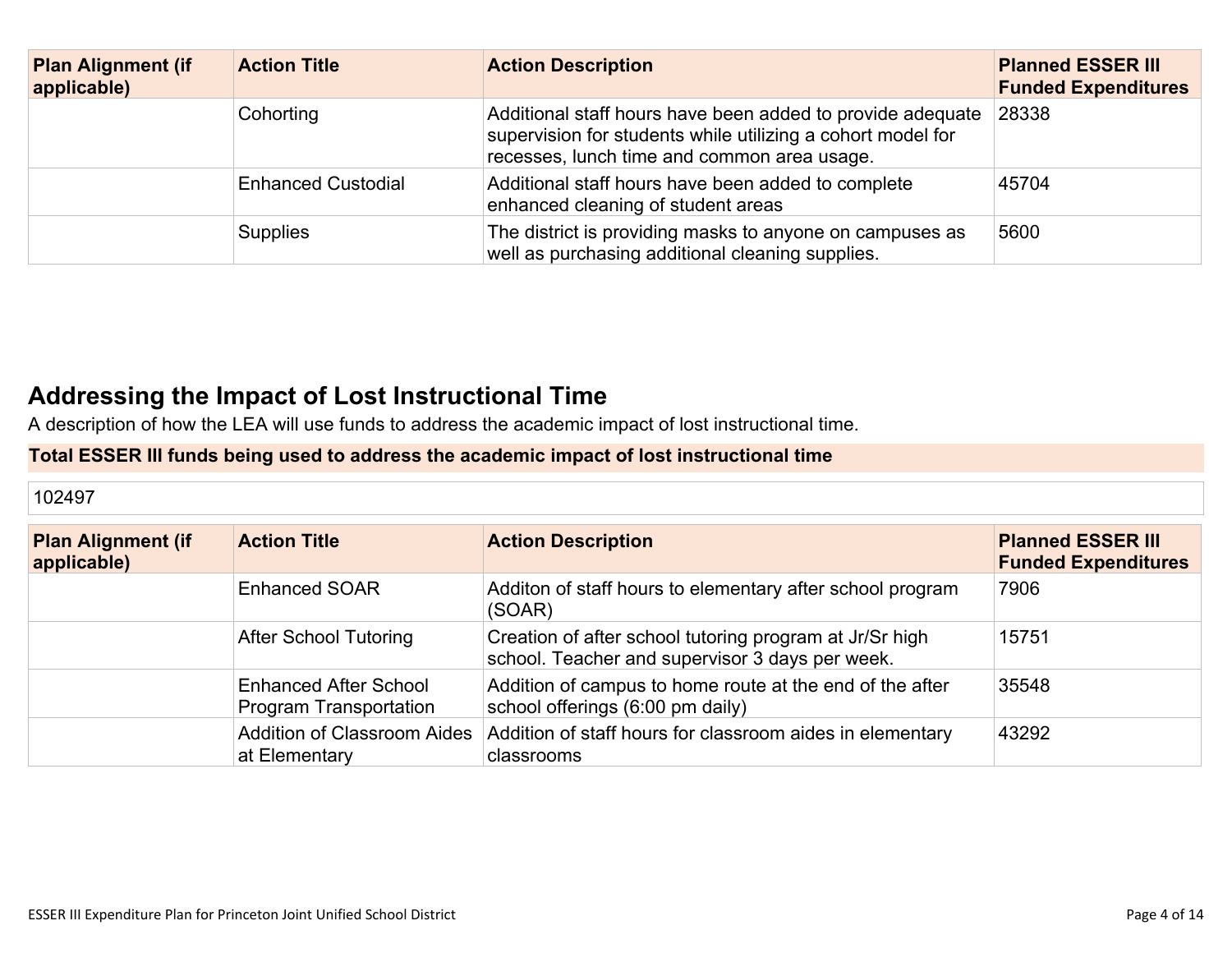# **Use of Any [Remaining](#page-12-1) Fund[s](#page-12-1)**

A description of the how the LEA will use any remaining ESSER III funds, as applicable.

#### **Total ESSER III funds being used to implement additional actions**

| 0                                        |                     |                           |                                                        |
|------------------------------------------|---------------------|---------------------------|--------------------------------------------------------|
| <b>Plan Alignment (if</b><br>applicable) | <b>Action Title</b> | <b>Action Description</b> | <b>Planned ESSER III</b><br><b>Funded Expenditures</b> |
|                                          |                     |                           |                                                        |

# **Ensuring [Interventions](#page-12-2) are Addressing Student Need[s](#page-12-2)**

The LEA is required to ensure its interventions will respond to the academic, social, emotional, and mental health needs of all students, and particularly those students most impacted by the COVID–19 pandemic. The following is the LEA's plan for ensuring that the actions and expenditures in the plan are addressing the identified academic, social, emotional, and mental health needs of its students, and particularly those students most impacted by the COVID–19 pandemic.

| <b>Action Title(s)</b> | <b>How Progress will be Monitored</b>                                                                                                                                                                                                        | <b>Frequency of Progress Monitoring</b>                                   |
|------------------------|----------------------------------------------------------------------------------------------------------------------------------------------------------------------------------------------------------------------------------------------|---------------------------------------------------------------------------|
|                        | The community will be surveyed by traditional<br>survey and informally through standing<br>meetings (Site Council, Board meetings, Parent<br>Nights, etc)                                                                                    | Two formal surveys per year, informal information gathering<br>is ongoing |
|                        | Attendance records are kept for all after school<br>programs and will be reviewed to determine<br>potential impact of the program.                                                                                                           | Daily records kept with review each quarter                               |
|                        | The staff will be surveyed with a formal survey<br>as well as ongoing information gathering                                                                                                                                                  | Formal surveys will be conducted 3-4 times per year                       |
|                        | The administration team will review all available<br>feedback. Information/feedback gathering will<br>be improved via these review sessions. Part of<br>this review will include student learning and<br>growth as indicated through grades, | Monthly review                                                            |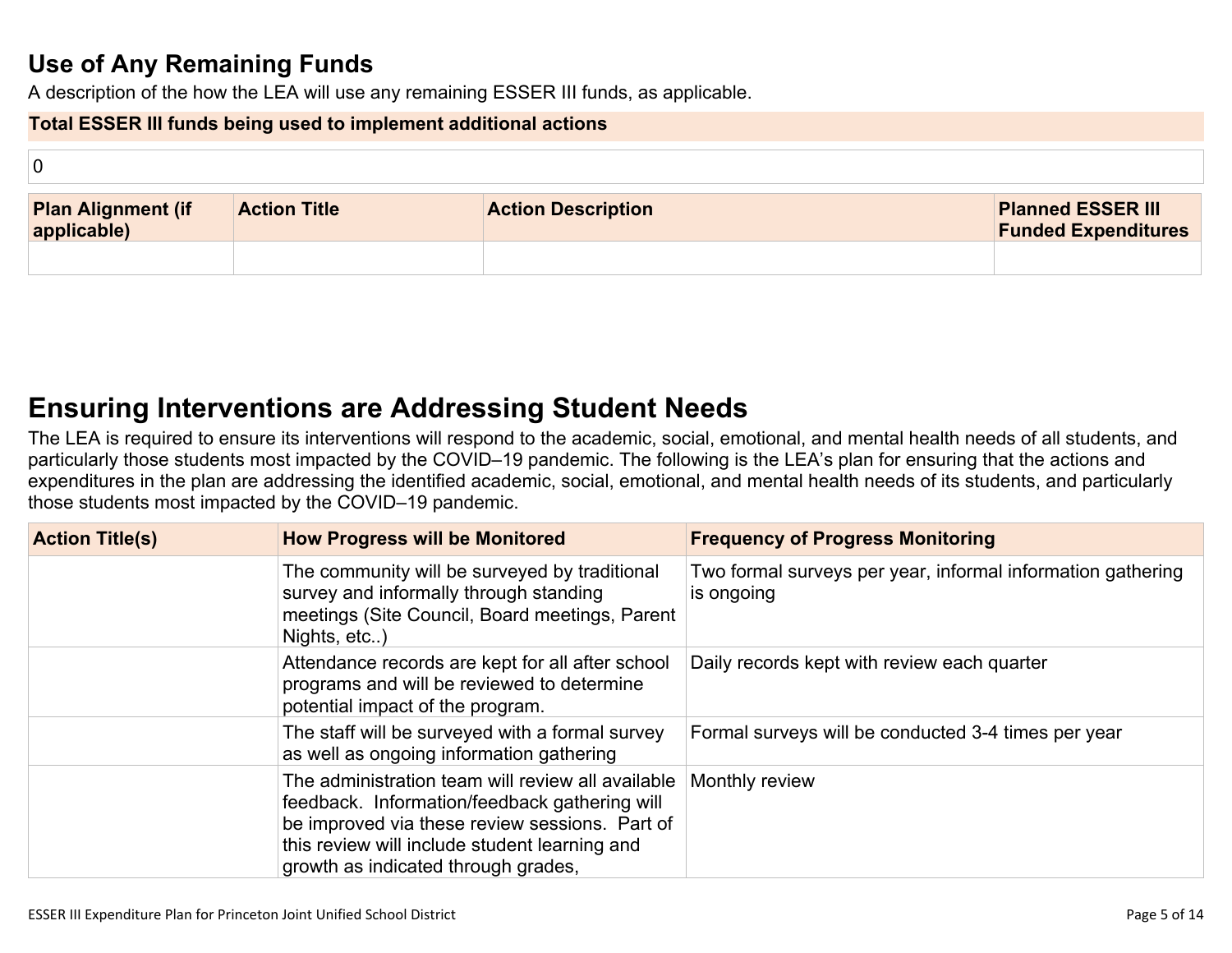| <b>Action Title(s)</b> | <b>How Progress will be Monitored</b>                                                                                                                                                                                                        | <b>Frequency of Progress Monitoring</b>                                   |
|------------------------|----------------------------------------------------------------------------------------------------------------------------------------------------------------------------------------------------------------------------------------------|---------------------------------------------------------------------------|
|                        | standardized tests and reports of social-<br>emotional health                                                                                                                                                                                |                                                                           |
| <b>Expert Reports</b>  | Social-emotional health is tracked informally by<br>staff and discussed at monthly meetings. The<br>school psychologist and social-emotional<br>counselor will be asked for general reports of<br>social-emotional health among the students | Informal tracking will be monthly. Formal reports should be<br>twice/year |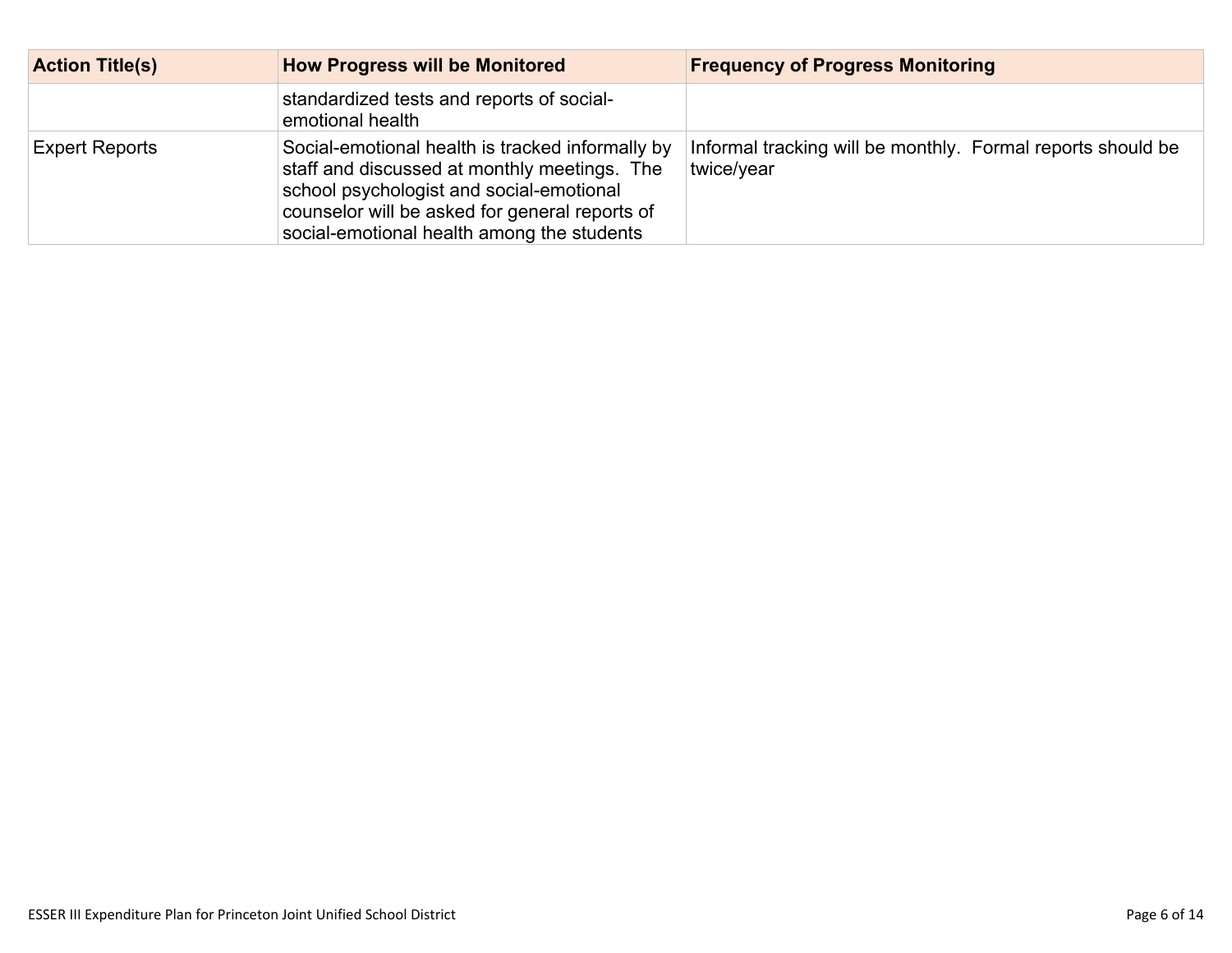# **ESSER III Expenditure Plan Instructions**

#### **Introduction**

School districts, county offices of education (COEs), or charter schools, collectively known as local educational agencies (LEAs), that receive Elementary and Secondary School Emergency Relief (ESSER) funds under the American Rescue Plan (ARP) Act, referred to as ESSER III funds, are required to develop a plan for how they will use ESSER III funds to, at a minimum, address students' academic, social, emotional, and mental health needs, as well as the opportunity gaps that existed before, and were exacerbated by, the COVID-19 pandemic.

The plan must be adopted by the local governing board or body of the LEA at a public meeting on or before October 29, 2021 and must be submitted for review and approval within five days of adoption. A school district must submit its ESSER III Expenditure Plan to its COE for review and approval; a COE must submit its plan to the California Department of Education for review and approval. A charter school must submit its plan to its chartering authority for review and to the COE of the county in which the charter school operates for review and approval.

In addition, consistent with the requirements of the ARP, Volume 86, *Federal Register*, page 21201, April 22, 2021, the ESSER III Expenditure Plan must be:

- Written in an understandable and uniform format;
- Written in a language that parents can understand, to the extent practicable;
	- $\circ$  If it is not practicable to provide written translations to a parent with limited English proficiency, the plan must be orally translated for parents
- Provided in an alternative format to a parent who is an individual with a disability as defined by the Americans with Disabilities Act, upon request; and
- Be made publicly available on the LEA's website.

For additional information regarding ESSER III funding please see the ARP Act Funding web page at <https://www.cde.ca.gov/fg/cr/arpact.asp>.

For technical assistance related to the completion of the ESSER III Expenditure Plan, please contact [EDReliefFunds@cde.ca.gov](mailto:EDReliefFunds@cde.ca.gov).

### **Fiscal Requirements**

- The LEA must use at least 20 percent (20%) of its ESSER III apportionment for expenditures related to addressing the academic impact of lost instructional time through the implementation of evidence-based interventions, such as summer learning or summer enrichment, extended day, comprehensive afterschool programs, or extended school year programs.
	- o For purposes of this requirement, "evidence-based interventions" include practices or programs that have **evidence** to show that they are effective at producing results and improving outcomes when implemented. This kind of evidence has generally been produced through formal studies and research. There are four tiers, or levels, of evidence: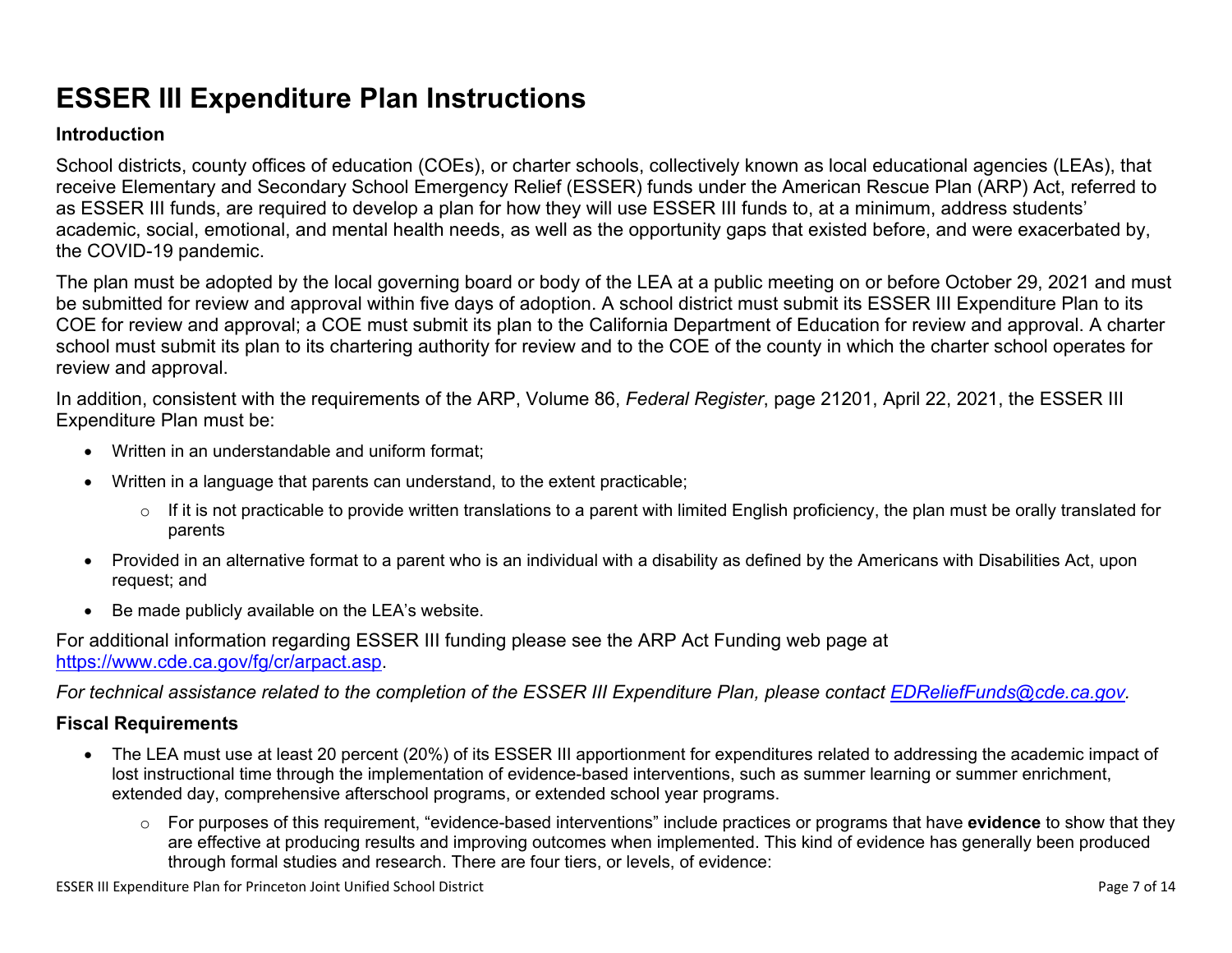- **Tier 1 – Strong Evidence**: the effectiveness of the practices or programs is supported by one or more well-designed and wellimplemented randomized control experimental studies.
- **Tier 2 – Moderate Evidence**: the effectiveness of the practices or programs is supported by one or more well-designed and wellimplemented quasi-experimental studies.
- **Tier 3 – Promising Evidence**: the effectiveness of the practices or programs is supported by one or more well-designed and wellimplemented correlational studies (with statistical controls for selection bias).
- **Tier 4 – Demonstrates a Rationale**: practices that have a well-defined logic model or theory of action, are supported by research, and have some effort underway by a State Educational Agency, LEA, or outside research organization to determine their effectiveness.
- o **For additional information please see the Evidence-Based Interventions Under the ESSA web page at** <https://www.cde.ca.gov/re/es/evidence.asp>**.**
- The LEA must use the remaining ESSER III funds consistent with section 2001(e)(2) of the ARP Act, including for:
	- $\circ$  Any activity authorized by the Elementary and Secondary Education Act (ESEA) of 1965;
	- $\circ$  Any activity authorized by the Individuals with Disabilities Education Act (IDEA);
	- o Any activity authorized by the Adult Education and Family Literacy Act;
	- $\circ$  Any activity authorized by the Carl D. Perkins Career and Technical Education Act of 2006;
	- $\circ$  Coordination of preparedness and response efforts of LEAs with State, local, Tribal, and territorial public health departments, and other relevant agencies, to improve coordinated responses among such entities to prevent, prepare for, and respond to COVID-19;
	- $\circ$  Activities to address the unique needs of low-income students, students with disabilities, English learners, racial and ethnic minorities, homeless students, and foster youth, including how outreach and service delivery will meet the needs of each population;
	- o Developing and implementing procedures and systems to improve the preparedness and response efforts of LEAs;
	- $\circ$  Training and professional development for staff of the LEA on sanitation and minimizing the spread of infectious diseases;
	- $\circ$  Purchasing supplies to sanitize and clean the facilities of an LEA, including buildings operated by such agency;
	- $\circ$  Planning for, coordinating, and implementing activities during long-term closures, including providing meals to eligible students, providing technology for online learning to all students, providing guidance for carrying out requirements under IDEA, and ensuring other educational services can continue to be provided consistent with all Federal, State, and local requirements;
	- $\circ$  Purchasing education technology (including hardware, software, and connectivity) for students who are served by the LEA that aids in regular and substantive educational interaction between students and their classroom instructors, including low-income students and children with disabilities, which may include assistive technology or adaptive equipment;
	- $\circ$  Providing mental health services and supports, including through the implementation of evidence-based full-service community schools;
	- o Planning and implementing activities related to summer learning and supplemental after school programs, including providing classroom instruction or online learning during the summer months and addressing the needs of underserved students;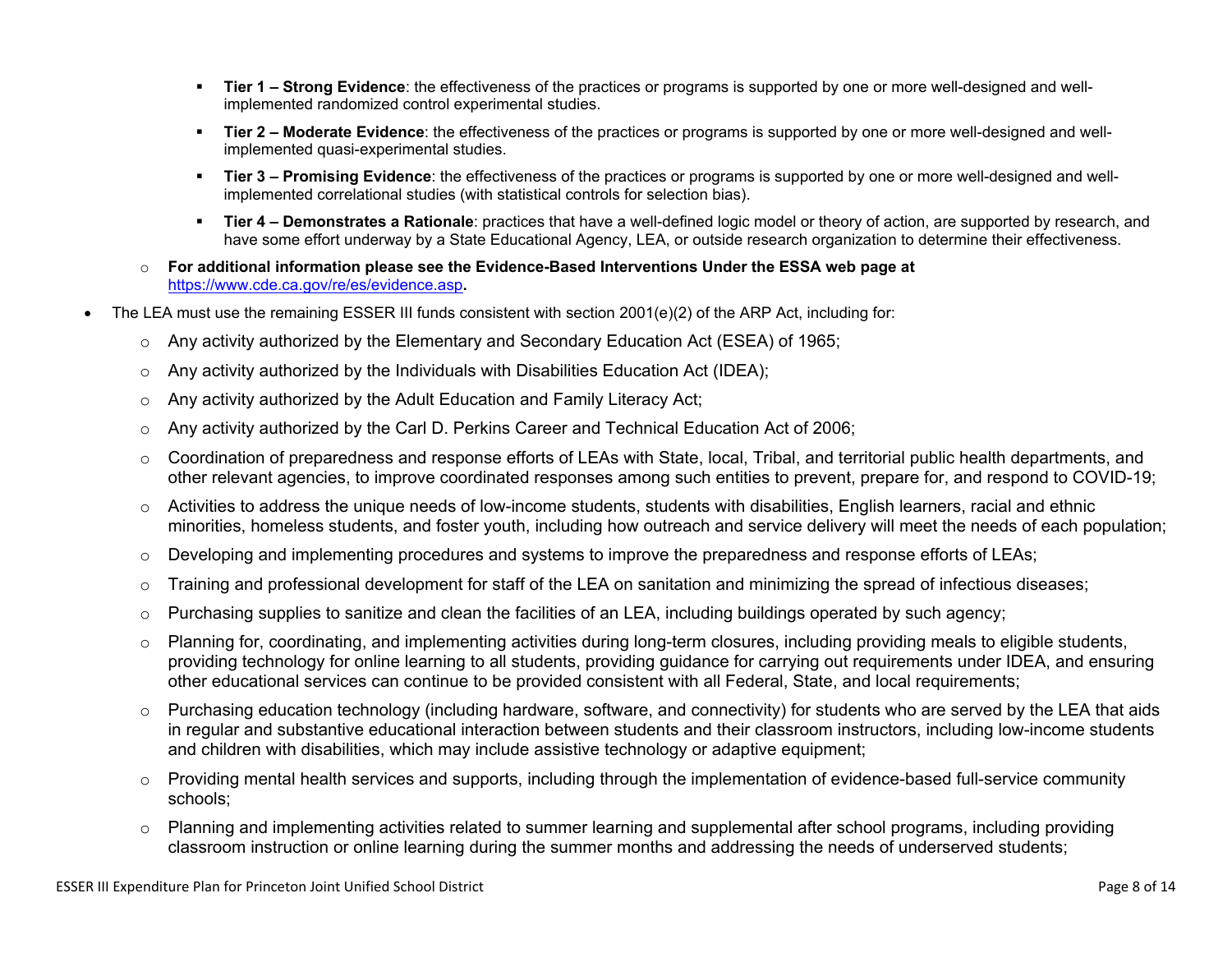- $\circ$  Addressing learning loss among students, including underserved students, by:
	- Administering and using high-quality assessments that are valid and reliable, to accurately assess students' academic progress and assist educators in meeting students' academic needs, including through differentiated instruction,
	- **IMPLEMENTER IMPLEMENT EVALUATE:** Implementing evidence-based activities to meet the comprehensive needs of students,
	- Providing information and assistance to parents and families of how they can effectively support students, including in a distance learning environment, and
	- Tracking student attendance and improving student engagement in distance education;

**Note:** A definition of "underserved students" is provided in the Community Engagement section of the instructions.

- $\circ$  School facility repairs and improvements to enable operation of schools to reduce risks of virus transmission and exposure to environmental health hazards, and to support student health needs;
- $\circ$  Inspection, testing, maintenance, repair, replacement, and upgrade projects to improve the indoor air quality in school facilities, including mechanical and nonmechanical heating, ventilation, and air conditioning systems, filtering, purification and other air cleaning, fans, control systems, and window and door replacement;
- $\circ$  Developing strategies and implementing public health protocols including, to the greatest extent practicable, policies in line with guidance from the Centers for Disease Control and Prevention (CDC) for the reopening and operation of school facilities to effectively maintain the health and safety of students, educators, and other staff;
- $\circ$  Other activities that are necessary to maintain the operation of and continuity of services in LEAs and continuing to employ existing staff of the LEA.

### <span id="page-8-0"></span>**Other LEA Plans Referenced in this Plan**

In developing the plan, the LEA has flexibility to include community input and/or actions included in other planning documents, such as the Local Control and Accountability Plan (LCAP) and/or the Expanded Learning Opportunities (ELO) Grant Plan, provided that the input and/or actions address the requirements of the ESSER III Expenditure Plan.

An LEA that chooses to utilize community input and/or actions from other planning documents must provide the name of the plan(s) referenced by the LEA and a description of where the plan(s) may be accessed by the public (such as a link to a web page or the street address of where the plan(s) are available) in the table. The LEA may add or delete rows from the table as necessary.

An LEA that chooses not to utilize community input and/or actions from other planning documents may provide a response of "Not Applicable" in the table.

#### <span id="page-8-1"></span>**Summary of Expenditures**

The Summary of Expenditures table provides an overview of the ESSER III funding received by the LEA and how the LEA plans to use its ESSER III funds to support the strategies and interventions being implemented by the LEA.

#### **Instructions**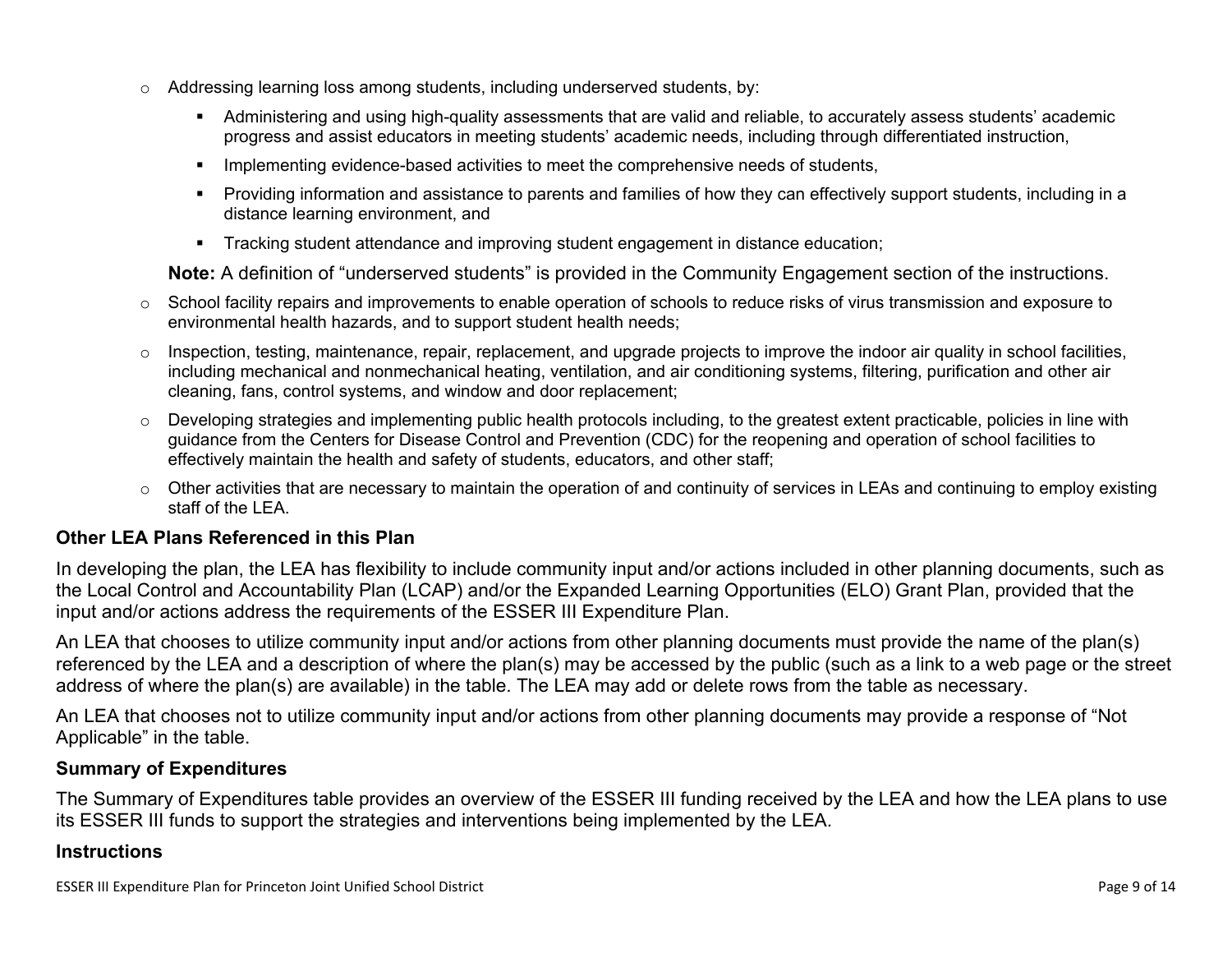For the 'Total ESSER III funds received by the LEA,' provide the total amount of ESSER III funds received by the LEA.

In the Total Planned ESSER III Expenditures column of the table, provide the amount of ESSER III funds being used to implement the actions identified in the applicable plan sections.

For the 'Total ESSER III funds included in this plan,' provide the total amount of ESSER III funds being used to implement actions in the plan.

### <span id="page-9-0"></span>**Community Engagement**

#### **Purpose and Requirements**

An LEA's decisions about how to use its ESSER III funds will directly impact the students, families, and the local community, and thus the LEA's plan must be tailored to the specific needs faced by students and schools. These community members will have significant insight into what prevention and mitigation strategies should be pursued to keep students and staff safe, as well as how the various COVID–19 prevention and mitigation strategies impact teaching, learning, and day-to-day school experiences.

An LEA must engage in meaningful consultation with the following community members, as applicable to the LEA:

- Students:
- Families, including families that speak languages other than English;
- School and district administrators, including special education administrators;
- Teachers, principals, school leaders, other educators, school staff, and local bargaining units, as applicable.

"Meaningful consultation" with the community includes considering the perspectives and insights of each of the required community members in identifying the unique needs of the LEA, especially related to the effects of the COVID-19 pandemic. Comprehensive strategic planning will utilize these perspectives and insights to determine the most effective strategies and interventions to address these needs through the programs and services the LEA implements with its ESSER III funds.

Additionally, an LEA must engage in meaningful consultation with the following groups to the extent that they are present or served in the LEA:

- Tribes;
- Civil rights organizations, including disability rights organizations (e.g. the American Association of People with Disabilities, the American Civil Liberties Union, National Association for the Advancement of Colored People, etc.); and
- Individuals or advocates representing the interests of children with disabilities, English learners, homeless students, foster youth, migratory students, children who are incarcerated, and other underserved students.
	- o For purposes of this requirement "underserved students" include:
		- **Students who are low-income:**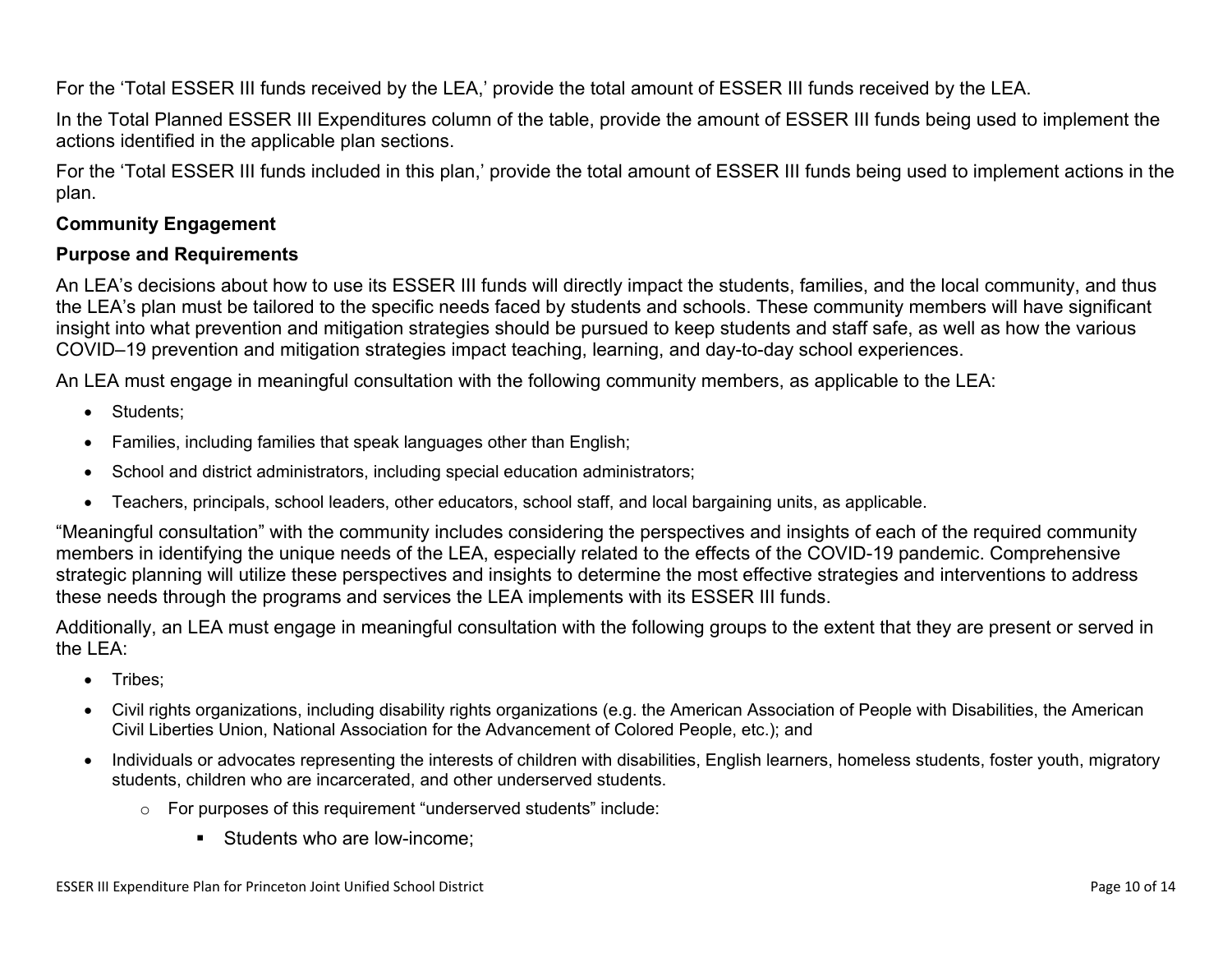- Students who are English learners;
- Students of color:
- Students who are foster youth;
- Homeless students;
- **Students with disabilities: and**
- **Migratory students.**

LEAs are also encouraged to engage with community partners, expanded learning providers, and other community organizations in developing the plan.

Information and resources that support effective community engagement may be found under *Resources* on the following web page of the CDE's website: <https://www.cde.ca.gov/re/lc>.

### **Instructions**

In responding to the following prompts, the LEA may reference or include input provided by community members during the development of existing plans, including the LCAP and/or the ELO Grant Plan, to the extent that the input is applicable to the requirements of the ESSER III Expenditure Plan. Descriptions provided should include sufficient detail yet be sufficiently succinct to promote a broad understanding among the LEA's local community.

### A description of the efforts made by the LEA to meaningfully consult with its required community members and the **opportunities provided by the LEA for public input in the development of the plan.**

A sufficient response to this prompt will describe how the LEA sought to meaningfully consult with its required community members in the development of the plan, how the LEA promoted the opportunities for community engagement, and the opportunities that the LEA provided for input from the public at large into the development of the plan.

As noted above, a description of "meaningful consultation" with the community will include an explanation of how the LEA has considered the perspectives and insights of each of the required community members in identifying the unique needs of the LEA, especially related to the effects of the COVID-19 pandemic.

### **A description of the how the development of the plan was influenced by community input.**

A sufficient response to this prompt will provide clear, specific information about how input from community members and the public at large was considered in the development of the LEA's plan for its use of ESSER III funds. This response must describe aspects of the ESSER III Expenditure Plan that were influenced by or developed in response to input from community members.

- For the purposes of this prompt, "aspects" may include:
	- Prevention and mitigation strategies to continuously and safely operate schools for in-person learning;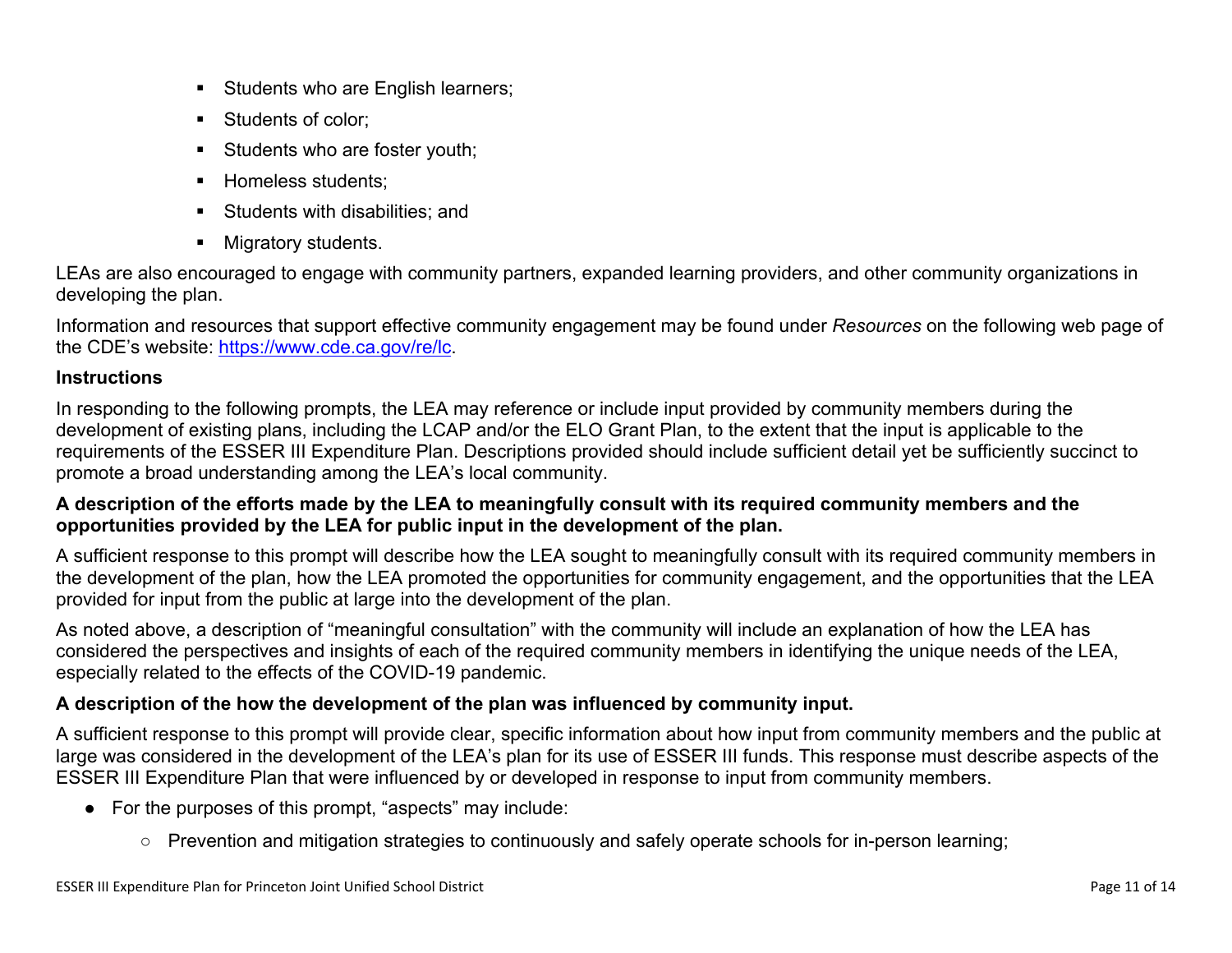- Strategies to address the academic impact of lost instructional time through implementation of evidence-based interventions (e.g. summer learning or summer enrichment, extended day, comprehensive afterschool programs, or extended school year programs);
- Any other strategies or activities implemented with the LEA's ESSER III fund apportionment consistent with section 2001(e)(2) of the ARP Act; and
- Progress monitoring to ensure interventions address the academic, social, emotional, and mental health needs for all students, especially those students disproportionately impacted by COVID-19

For additional information and guidance, please see the U.S. Department of Education's Roadmap to Reopening Safely and Meeting All Students' Needs Document, available here: [https://www2.ed.gov/documents/coronavirus/reopening-2.pdf.](https://www2.ed.gov/documents/coronavirus/reopening-2.pdf)

### <span id="page-11-0"></span>**Planned Actions and Expenditures**

#### **Purpose and Requirements**

As noted in the Introduction, an LEA receiving ESSER III funds is required to develop a plan to use its ESSER III funds to, at a minimum, address students' academic, social, emotional, and mental health needs, as well as the opportunity gaps that existed before, and were exacerbated by, the COVID-19 pandemic.

#### **Instructions**

An LEA has the flexibility to include actions described in existing plans, including the LCAP and/or ELO Grant Plan, to the extent that the action(s) address the requirements of the ESSER III Expenditure Plan. When including action(s) from other plans, the LEA must describe how the action(s) included in the ESSER III Expenditure Plan supplement the work described in the plan being referenced. The LEA must specify the amount of ESSER III funds that it intends to use to implement the action(s); these ESSER III funds must be in addition to any funding for those action(s) already included in the plan(s) referenced by the LEA. Descriptions of actions provided should include sufficient detail yet be sufficiently succinct to promote a broad understanding among the LEA's local community.

#### <span id="page-11-1"></span>**Strategies for Continuous and Safe In-Person Learning**

Provide the total amount of funds being used to implement actions related to Continuous and Safe In-Person Learning, then complete the table as follows:

- If the action(s) are included in another plan, identify the plan and provide the applicable goal and/or action number from the plan. If the action(s) are not included in another plan, write "N/A".
- Provide a short title for the  $action(s)$ .
- Provide a description of the action(s) the LEA will implement using ESSER III funds for prevention and mitigation strategies that are, to the greatest extent practicable, in line with the most recent CDC guidance, in order to continuously and safely operate schools for in-person learning.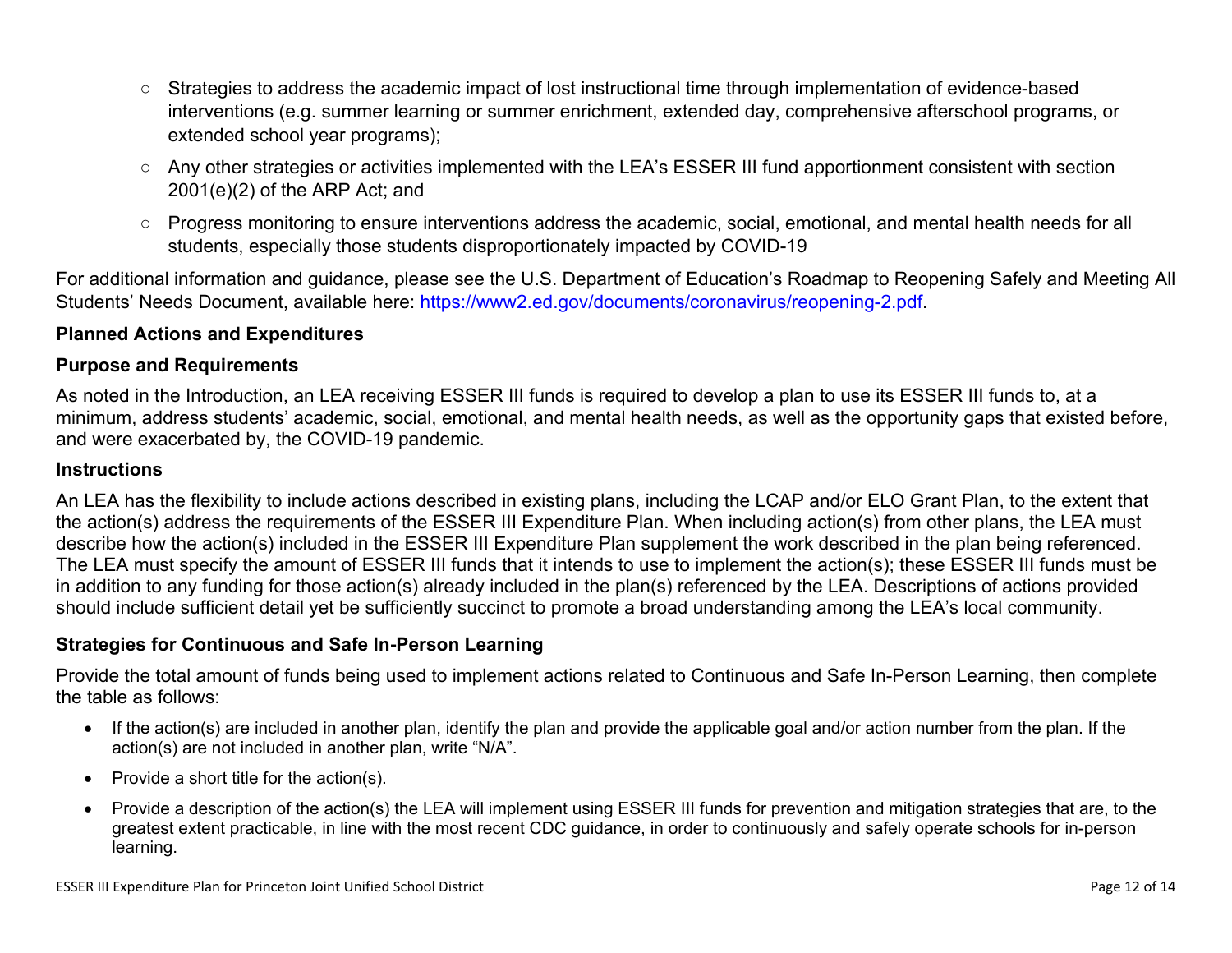Specify the amount of ESSER III funds the LEA plans to expend to implement the action(s); these ESSER III funds must be in addition to any funding for those action(s) already included in the plan(s) referenced by the LEA.

#### <span id="page-12-0"></span>**Addressing the Impact of Lost Instructional Time**

As a reminder, the LEA must use not less than 20 percent of its ESSER III funds to address the academic impact of lost instructional time. Provide the total amount of funds being used to implement actions related to addressing the impact of lost instructional time, then complete the table as follows:

- If the action(s) are included in another plan, identify the plan and provide the applicable goal and/or action number from the plan. If the action(s) are not included in another plan, write "N/A".
- Provide a short title for the  $action(s)$ .
- Provide a description of the action(s) the LEA will implement using ESSER III funds to address the academic impact of lost instructional time through the implementation of evidence-based interventions, such as summer learning or summer enrichment, extended day, comprehensive afterschool programs, or extended school year programs.
- Specify the amount of ESSER III funds the LEA plans to expend to implement the action(s); these ESSER III funds must be in addition to any funding for those action(s) already included in the plan(s) referenced by the LEA.

#### <span id="page-12-1"></span>**Use of Any Remaining Funds**

After completing the Strategies for Continuous and Safe In-Person Learning and the Addressing the Impact of Lost Instructional Time portions of the plan, the LEA may use any remaining ESSER III funds to implement additional actions to address students' academic, social, emotional, and mental health needs, as well as to address opportunity gaps, consistent with the allowable uses identified above in the Fiscal Requirements section of the Instructions. LEAs choosing to use ESSER III funds in this manner must provide the total amount of funds being used to implement actions with any remaining ESSER III funds, then complete the table as follows:

- If the action(s) are included in another plan, identify the plan and provide the applicable goal and/or action number from the plan. If the action(s) are not included in another plan, write "N/A".
- Provide a short title for the  $action(s)$ .
- Provide a description of any additional action(s) the LEA will implement to address students' academic, social, emotional, and mental health needs, as well as to address opportunity gaps, consistent with the allowable uses identified above in the Fiscal Requirements section of the Instructions. If an LEA has allocated its entire apportionment of ESSER III funds to strategies for continuous and safe in-person learning and/or to addressing the impact of lost instructional time, the LEA may indicate that it is not implementing additional actions.
- Specify the amount of ESSER III funds the LEA plans to expend to implement the action(s); these ESSER III funds must be in addition to any funding for those action(s) already included in the plan(s) referenced by the LEA. If the LEA it is not implementing additional actions the LEA must indicate "\$0".

#### <span id="page-12-2"></span>**Ensuring Interventions are Addressing Student Needs**